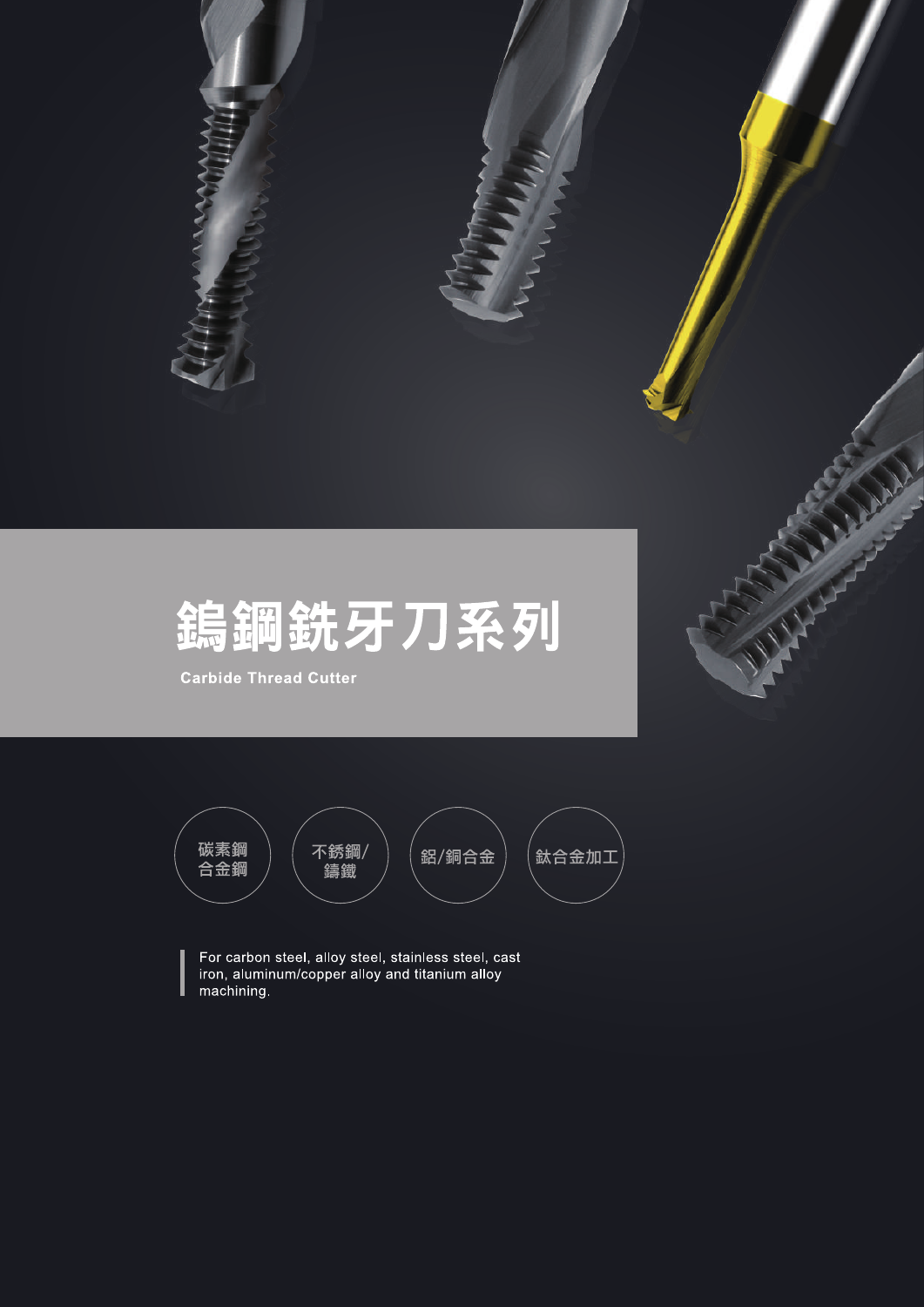### 鎢鋼多功能螺旋鑽銑牙刀(鑽-螺紋-倒角)- 內螺紋用(ISO規格)

**MICRO GRAIN CARBIDE DRILL- THREAD- CHAMFER- HELIX FLUTE- INTERNAL(ISO Metric)**

| <u>CSHI200000-000A</u><br>$\measuredangle$ 45° |                       |      |      |     |                |       |           |                |         |                  |       |                |                               |  |
|------------------------------------------------|-----------------------|------|------|-----|----------------|-------|-----------|----------------|---------|------------------|-------|----------------|-------------------------------|--|
|                                                |                       |      |      |     |                |       |           | L1             |         |                  |       | $-45^\circ$    |                               |  |
|                                                |                       |      |      |     |                |       | d1        |                |         | <b>PIERRIETE</b> |       |                | D(h6)                         |  |
| 1/4P<br>内<br>Internal                          |                       |      |      |     |                |       |           | d <sub>2</sub> |         |                  |       | Nd             |                               |  |
|                                                | 60                    |      |      |     |                |       |           |                | L2      |                  |       | NL             |                               |  |
|                                                |                       |      |      |     |                |       |           |                |         |                  |       | L              |                               |  |
|                                                | 外<br>1/8P<br>External |      |      |     |                |       |           |                |         |                  |       |                |                               |  |
|                                                | 公差 Tolerance class    |      |      |     | M <sub>G</sub> | TIALN |           |                | Milling | 60               |       |                |                               |  |
|                                                | 6g / 6H               |      |      |     |                |       |           |                |         |                  |       |                |                               |  |
| 螺紋<br>Thread                                   | 螺距                    |      |      |     |                |       |           |                |         | h                | 牙數    | 刃數             | 鍍膜訂購編號                        |  |
| 粗牙M                                            | Pitch                 | d1   | d2   | L1  | L2             | Nd    | <b>NL</b> | L              | D       | (mm)             | Teeth | Flute          | Coated<br>Order No.           |  |
| M6                                             | 1.00                  | 5.0  | 4.85 | 1.0 | 14.5           | 6.6   | 9.5       | 60             | 8       | 0.58             | 11    | $\overline{2}$ | CSHI205008-100A               |  |
| M <sub>8</sub>                                 | 1.25                  | 6.8  | 6.45 | 1.3 | 18.2           | 9.0   | 16.8      | 75             | 10      | 0.72             | 11    | $\overline{2}$ | CSHI206810-125A               |  |
| M10                                            | 1.50                  | 8.5  | 8.08 | 1.5 | 23.4           | 11.0  | 11.6      | 80             | 12      | 0.87             | 12    | $\sqrt{2}$     | CSHI208512-150A               |  |
| M12                                            | 1.75                  | 10.3 | 9.74 | 1.5 | 27.1           | 13.5  | 17.9      | 90             | 14      | 1.01             | 12    | $\sqrt{2}$     | CSHI210314-175A               |  |
|                                                |                       |      |      |     |                |       |           |                |         |                  |       |                |                               |  |
|                                                |                       |      |      |     |                |       |           |                |         |                  |       |                |                               |  |
|                                                |                       |      |      |     |                |       |           |                |         |                  |       |                |                               |  |
|                                                |                       |      |      |     |                |       |           |                |         |                  |       |                |                               |  |
|                                                |                       |      |      |     |                |       |           |                |         |                  |       |                |                               |  |
|                                                |                       |      |      |     |                |       |           |                |         |                  |       |                |                               |  |
|                                                |                       |      |      |     |                |       |           |                |         |                  |       |                |                               |  |
|                                                |                       |      |      |     |                |       |           |                |         |                  |       |                |                               |  |
|                                                |                       |      |      |     |                |       |           |                |         |                  |       |                |                               |  |
|                                                |                       |      |      |     |                |       |           |                |         |                  |       |                |                               |  |
|                                                |                       |      |      |     |                |       |           |                |         |                  |       |                |                               |  |
|                                                |                       |      |      |     |                |       |           |                |         |                  |       |                |                               |  |
|                                                |                       |      |      |     |                |       |           |                |         |                  |       |                |                               |  |
|                                                |                       |      |      |     |                |       |           |                |         |                  |       |                |                               |  |
|                                                |                       |      |      |     |                |       |           |                |         |                  |       |                |                               |  |
|                                                |                       |      |      |     |                |       |           |                |         |                  |       |                |                               |  |
|                                                |                       |      |      |     |                |       |           |                |         |                  |       |                |                               |  |
|                                                |                       |      |      |     |                |       |           |                |         |                  |       |                |                               |  |
|                                                |                       |      |      |     |                |       |           |                |         |                  |       |                |                               |  |
|                                                |                       |      |      |     |                |       |           |                |         |                  |       |                |                               |  |
|                                                |                       |      |      |     |                |       |           |                |         |                  |       |                |                               |  |
|                                                |                       |      |      |     |                |       |           |                |         |                  |       |                |                               |  |
|                                                |                       |      |      |     |                |       |           |                |         |                  |       |                |                               |  |
|                                                |                       |      |      |     |                |       |           |                |         |                  |       |                |                               |  |
|                                                |                       |      |      |     |                |       |           |                |         |                  |       |                |                               |  |
|                                                |                       |      |      |     |                |       |           |                |         |                  |       |                |                               |  |
|                                                |                       |      |      |     |                |       |           |                |         |                  |       |                |                               |  |
|                                                |                       |      |      |     |                |       |           |                |         |                  |       |                |                               |  |
|                                                |                       |      |      |     |                |       |           |                |         |                  |       |                |                               |  |
|                                                |                       |      |      |     |                |       |           |                |         |                  |       |                |                               |  |
|                                                |                       |      |      |     |                |       |           |                |         |                  |       |                | → 切削條件表 P.284<br>→ 技術資料 P.302 |  |

176

切削條件表 Cutting Condition P.284 P.302

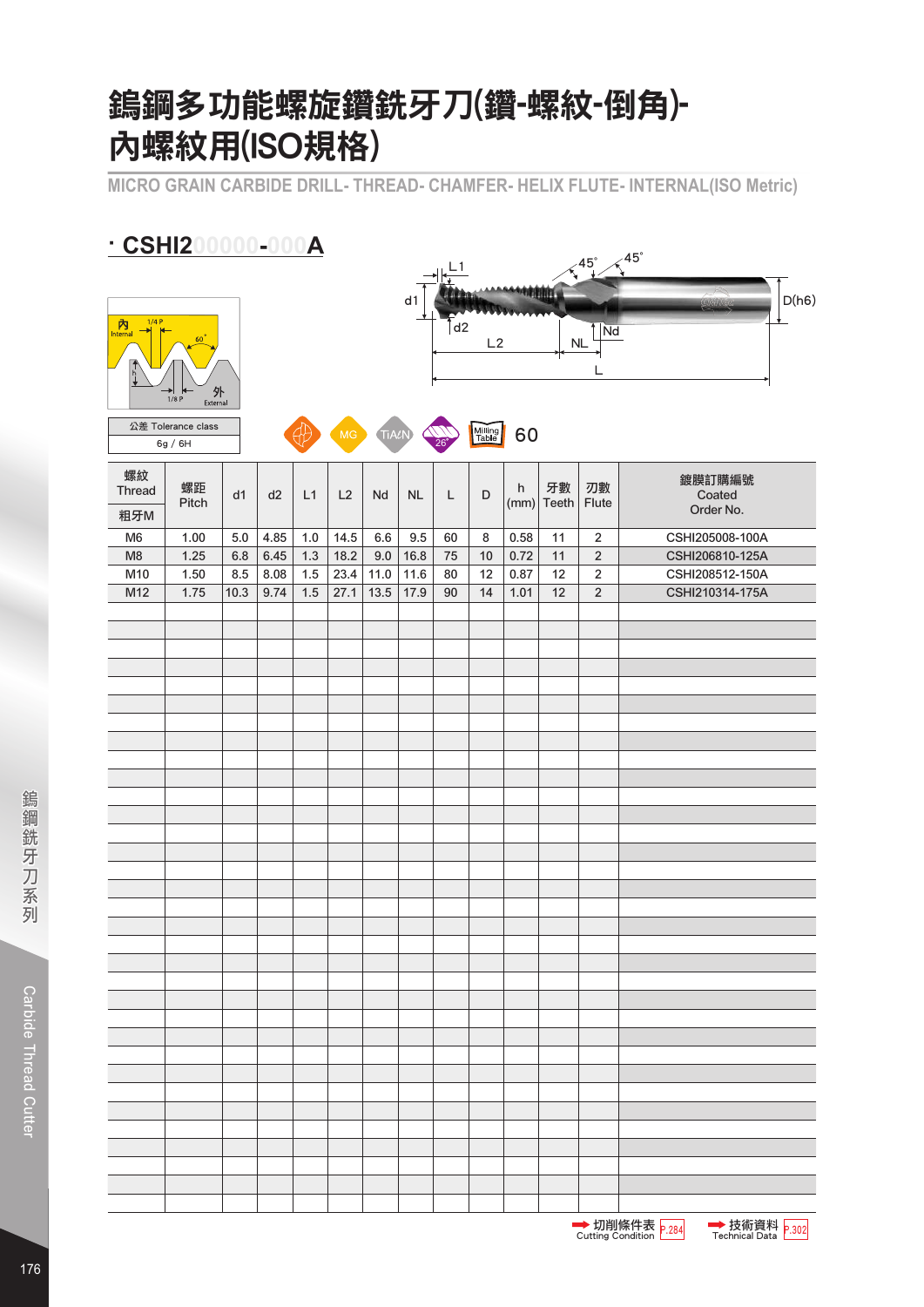# 極細鎢鋼多功能單 / 雙牙螺旋鑽銑牙刀(鑽-螺紋-倒角)- 鋁用- 內螺紋用(ISO規格)

**ULTRA CARBIDE MULTIPURPOSE THREAD MILLS- 1 / 2 / 3 TEETH- HELIX FLUTE (DRILL-CHAMFER-THREAD)- For Aluminum- INTERNAL(ISO Metric)**

#### **· MSHIA1/2/300000-000**

|               |                    |               |      |                     | d1 |            |                         |                | D(h6)                 |
|---------------|--------------------|---------------|------|---------------------|----|------------|-------------------------|----------------|-----------------------|
|               |                    |               |      | $C \times 45^\circ$ |    |            |                         |                |                       |
| 1/4P          |                    |               |      |                     |    | L2         |                         |                |                       |
| 内<br>Internal | 60 <sup>°</sup>    |               |      |                     |    |            |                         | L              |                       |
|               |                    |               |      |                     |    |            |                         |                |                       |
|               |                    |               |      |                     |    |            |                         |                |                       |
|               |                    |               |      |                     |    |            |                         |                |                       |
|               | 1/8P               | 外<br>External |      |                     |    |            |                         |                |                       |
|               |                    |               |      |                     |    |            |                         |                |                       |
|               | 公差 Tolerance class |               |      |                     |    | <b>UMG</b> | Milling<br>Table        | 77             | 切<br>削                |
|               | 6g / 6H            |               |      |                     |    |            |                         |                | <b>CUT EXAMPLES</b>   |
|               |                    |               |      |                     |    |            |                         |                |                       |
| 螺紋            | 螺距                 | 刃徑            | 有效長  | 全長                  | 柄徑 | 倒角         | 牙數                      | 刃數             | 白刀訂購編號                |
| <b>Thread</b> | Pitch              | d1            | L2   | L                   | D  | Chamfer    | <b>Teeth</b>            | <b>Flute</b>   | Uncoated<br>Order No. |
|               |                    |               |      |                     |    |            |                         |                |                       |
| M0.8          | 0.20               | 0.60          | 2.4  | 50                  | 4  | 0.10       | 1                       | 1              | MSHIA100604-020       |
| M0.9          | 0.225              | 0.66          | 2.7  | 50                  | 4  | 0.12       | 1                       | $\mathbf{1}$   | MSHIA100604-022       |
| M1.0          | 0.25               | 0.73          | 3.0  | 50                  | 4  | 0.15       | 1                       | 1              | MSHIA100704-025       |
| M1.2          | 0.25               | 0.92          | 3.6  | 50                  | 4  | 0.15       | 1                       | $\mathbf{1}$   | MSHIA100904-025       |
|               |                    |               |      |                     |    |            |                         |                | MSHIA101004-030       |
| M1.4          | 0.30               | 1.05          | 4.2  | 50                  | 4  | 0.19       | 1                       | 1              |                       |
| M1.6          | 0.35               | 1.21          | 4.8  | 50                  | 4  | 0.22       | 1                       | $\mathbf{1}$   | MSHIA101204-035       |
| M2.0          | 0.40               | 1.55          | 6.0  | 50                  | 4  | 0.25       | 1                       | $\overline{2}$ | MSHIA201504-040       |
| M2.5          | 0.45               | 2.00          | 7.5  | 50                  | 4  | 0.29       | 1                       | $\overline{2}$ | MSHIA202004-045       |
| M3.0          | 0.50               | 2.44          | 9.0  | 60                  | 6  | 0.33       | 1                       | $\overline{2}$ | MSHIA202406-050       |
| M4.0          | 0.70               | 3.20          | 12.0 | 60                  | 6  | 0.45       | 1                       | $\sqrt{2}$     | MSHIA203206-070       |
| M5.0          | 0.80               | 4.00          | 15.0 | 60                  | 6  | 0.53       | 1                       | $\sqrt{2}$     | MSHIA204006-080       |
| M6.0          | 1.00               | 4.85          | 18.0 | 75                  | 6  | 0.65       | $\overline{\mathbf{c}}$ | 3              | MSHIA304806-100       |
| M8.0          | 1.25               | 6.50          | 24.0 | 75                  | 8  | 0.80       | $\overline{2}$          | $\sqrt{3}$     | MSHIA306508-125       |
| M10.0         | 1.50               | 7.90          | 30.0 | 75                  | 8  | 1.00       | $\overline{2}$          | $\sqrt{3}$     | MSHIA307908-150       |
|               |                    |               |      |                     |    |            |                         |                |                       |
|               |                    |               |      |                     |    |            |                         |                |                       |
|               |                    |               |      |                     |    |            |                         |                |                       |
|               |                    |               |      |                     |    |            |                         |                |                       |
|               |                    |               |      |                     |    |            |                         |                |                       |
|               |                    |               |      |                     |    |            |                         |                |                       |
|               |                    |               |      |                     |    |            |                         |                |                       |
|               |                    |               |      |                     |    |            |                         |                |                       |
|               |                    |               |      |                     |    |            |                         |                |                       |
|               |                    |               |      |                     |    |            |                         |                |                       |
|               |                    |               |      |                     |    |            |                         |                |                       |
|               |                    |               |      |                     |    |            |                         |                |                       |
|               |                    |               |      |                     |    |            |                         |                |                       |
|               |                    |               |      |                     |    |            |                         |                |                       |
|               |                    |               |      |                     |    |            |                         |                |                       |
|               |                    |               |      |                     |    |            |                         |                |                       |
|               |                    |               |      |                     |    |            |                         |                |                       |
|               |                    |               |      |                     |    |            |                         |                |                       |
|               |                    |               |      |                     |    |            |                         |                |                       |
|               |                    |               |      |                     |    |            |                         |                |                       |
|               |                    |               |      |                     |    |            |                         |                |                       |
|               |                    |               |      |                     |    |            |                         |                |                       |
|               |                    |               |      |                     |    |            |                         |                |                       |
|               |                    |               |      |                     |    |            |                         |                |                       |
|               |                    |               |      |                     |    |            |                         |                |                       |
|               |                    |               |      |                     |    |            |                         |                |                       |



 $\overline{\phantom{a}}$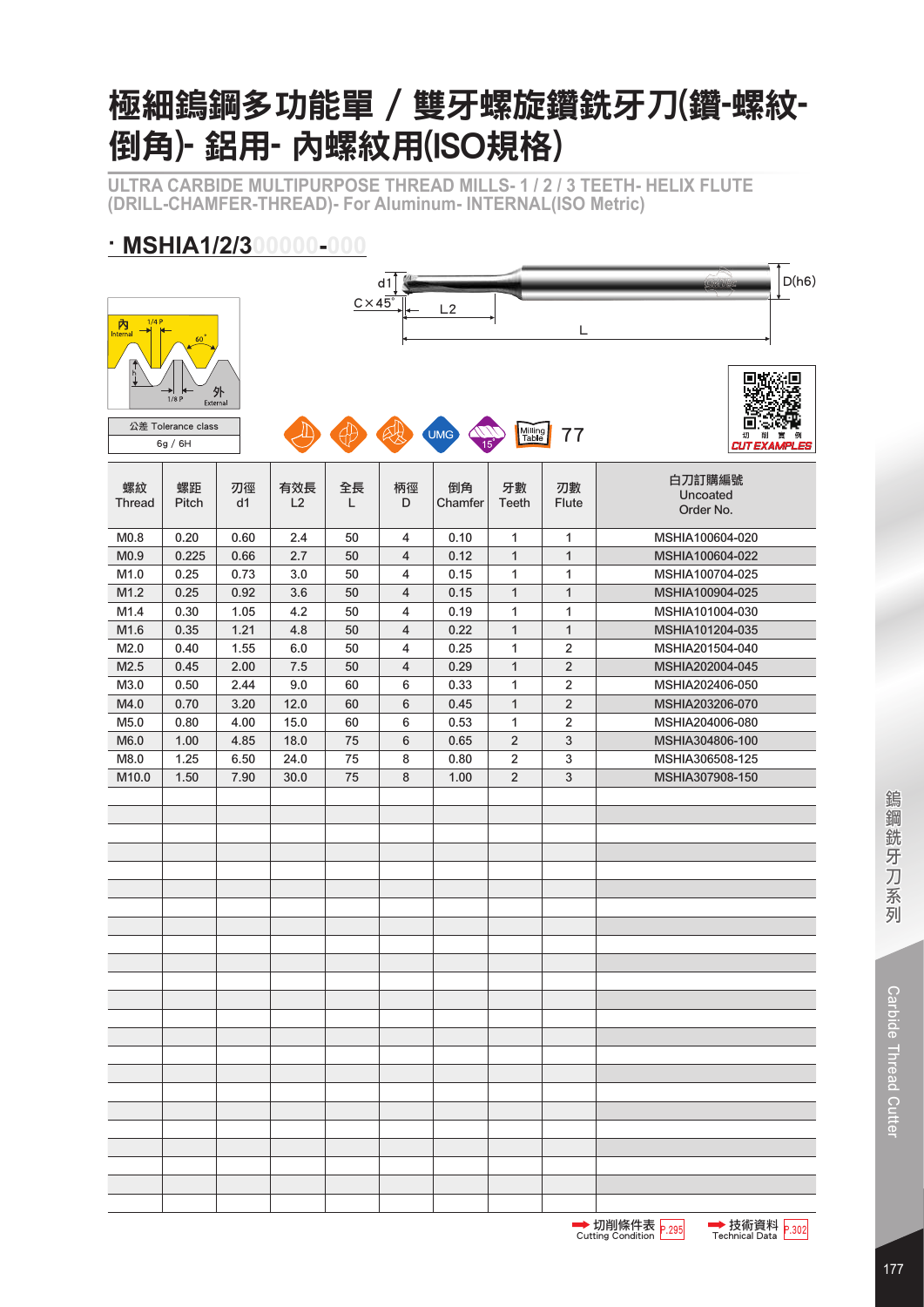# 極細鎢鋼多功能單 / 雙牙螺旋鑽銑牙刀(鑽-倒角-螺紋)-硬材質用- 內螺紋用(ISO規格)

**ULTRA CARBIDE MULTIPURPOSE THREAD MILLS- 1 / 2 / 3TEETH- HELIX FLUTE (DRILL-CHAMFER-THREAD)- HARD MATERIALS CUTTING- INTERNAL(ISO Metric)**

#### **· MSHIDA1/2/300000-000A**

|                       |                               |          |           | $C \times 45^\circ$ | d1             |                   |                    |                         | D(h6)<br><b>GARDINE</b>                            |
|-----------------------|-------------------------------|----------|-----------|---------------------|----------------|-------------------|--------------------|-------------------------|----------------------------------------------------|
| 1/4P<br>內<br>Internal | 60                            |          |           |                     |                | L2                |                    | L                       |                                                    |
|                       | 1/8P<br>External              | 外        |           |                     |                |                   |                    |                         |                                                    |
|                       | 公差 Tolerance class<br>6g / 6H |          |           |                     |                | UMG<br><b>TiS</b> |                    | <b>HRC</b><br>45        | Milling<br>Table<br>77<br>切<br><b>CUT EXAMPLES</b> |
| 螺紋<br><b>Thread</b>   | 螺距<br>Pitch                   | 刃徑<br>d1 | 有效長<br>L2 | 全長<br>L             | 柄徑<br>D        | 倒角<br>Chamfer     | 牙數<br><b>Teeth</b> | 刃數<br><b>Flute</b>      | 鍍膜訂購編號<br>Coated<br>Order No.                      |
| M <sub>0.8</sub>      | 0.20                          | 0.60     | 2.4       | 50                  | 4              | 0.10              | $\mathbf{1}$       | 1                       | MSHIDA100604-020A                                  |
| M <sub>0.9</sub>      | 0.225                         | 0.66     | 2.7       | 50                  | 4              | 0.12              | $\mathbf{1}$       | $\mathbf{1}$            | MSHIDA100604-022A                                  |
| M1.0                  | 0.25                          | 0.73     | 3.0       | 50                  | 4              | 0.15              | 1                  | 1                       | MSHIDA100704-025A                                  |
| M1.2                  | 0.25                          | 0.92     | 3.6       | 50                  | $\sqrt{4}$     | 0.15              | $\mathbf{1}$       | $\mathbf{1}$            | MSHIDA100904-025A                                  |
| M1.4                  | 0.30                          | 1.05     | 4.2       | 50                  | 4              | 0.19              | 1                  | 1                       | MSHIDA101004-030A                                  |
| M1.6                  | 0.35                          | 1.21     | 4.8       | 50                  | $\overline{4}$ | 0.22              | $\mathbf{1}$       | $\mathbf{1}$            | MSHIDA101204-035A                                  |
| M2.0                  | 0.40                          | 1.55     | 6.0       | 50                  | $\overline{4}$ | 0.25              | 1                  | $\mathbf 2$             | MSHIDA201504-040A                                  |
| M2.5                  | 0.45                          | 2.00     | 7.5       | 50                  | $\overline{4}$ | 0.29              | $\mathbf{1}$       | $\overline{2}$          | MSHIDA202004-045A                                  |
| M3.0                  | 0.50                          | 2.44     | 9.0       | 60                  | 6              | 0.33              | 1                  | $\mathbf 2$             | MSHIDA202406-050A                                  |
| M4.0                  | 0.70                          | 3.20     | 12.0      | 60                  | 6              | 0.45              | $\mathbf{1}$       | $\sqrt{2}$              | MSHIDA203206-070A                                  |
| M5.0                  | 0.80                          | 4.00     | 15.0      | 60                  | 6              | 0.53              | 1                  | $\overline{\mathbf{c}}$ | MSHIDA204006-080A                                  |
| M6.0                  | 1.00                          | 4.85     | 18.0      | 75                  | 6              | 0.65              | $\overline{2}$     | $\sqrt{3}$              | MSHIDA304806-100A                                  |
| M8.0                  | 1.25                          | 6.50     | 24.0      | 75                  | 8              | 0.80              | $\sqrt{2}$         | 3                       | MSHIDA306508-125A                                  |
| M10.0                 | 1.50                          | 7.90     | 30.0      | 75                  | 8              | 1.00              | $\sqrt{2}$         | $\sqrt{3}$              | MSHIDA307908-150A                                  |
|                       |                               |          |           |                     |                |                   |                    |                         |                                                    |
|                       |                               |          |           |                     |                |                   |                    |                         |                                                    |
|                       |                               |          |           |                     |                |                   |                    |                         |                                                    |
|                       |                               |          |           |                     |                |                   |                    |                         |                                                    |
|                       |                               |          |           |                     |                |                   |                    |                         |                                                    |
|                       |                               |          |           |                     |                |                   |                    |                         |                                                    |
|                       |                               |          |           |                     |                |                   |                    |                         |                                                    |
|                       |                               |          |           |                     |                |                   |                    |                         |                                                    |
|                       |                               |          |           |                     |                |                   |                    |                         |                                                    |
|                       |                               |          |           |                     |                |                   |                    |                         |                                                    |
|                       |                               |          |           |                     |                |                   |                    |                         |                                                    |
|                       |                               |          |           |                     |                |                   |                    |                         |                                                    |
|                       |                               |          |           |                     |                |                   |                    |                         |                                                    |
|                       |                               |          |           |                     |                |                   |                    |                         |                                                    |
|                       |                               |          |           |                     |                |                   |                    |                         |                                                    |
|                       |                               |          |           |                     |                |                   |                    |                         |                                                    |
|                       |                               |          |           |                     |                |                   |                    |                         |                                                    |
|                       |                               |          |           |                     |                |                   |                    |                         |                                                    |
|                       |                               |          |           |                     |                |                   |                    |                         |                                                    |
|                       |                               |          |           |                     |                |                   |                    |                         |                                                    |
|                       |                               |          |           |                     |                |                   |                    |                         |                                                    |
|                       |                               |          |           |                     |                |                   |                    |                         |                                                    |
|                       |                               |          |           |                     |                |                   |                    |                         | ᇳᄢᇥᄽ                                               |

切削條件表 Cutting Condition P.295 P.302

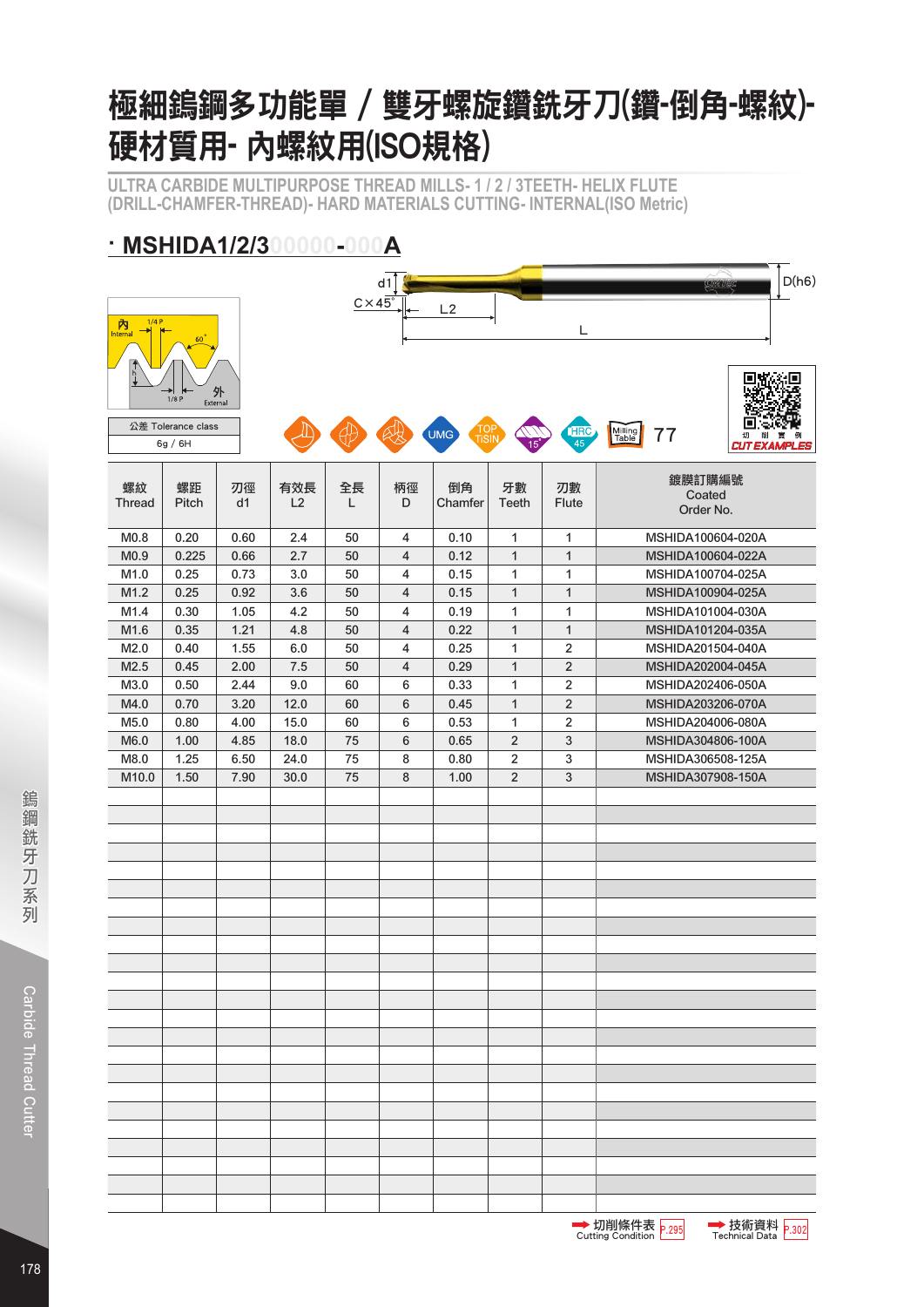# 鎢鋼直刃銑牙刀- 外螺紋用(ISO規格)

**MICRO GRAIN CARBIDE THREAD- STRAIGHT FLUTE- EXTERNAL(ISO Metric)** 

### **· CTSE000000-000A**





6g / 6H



| 螺紋<br>Thread   | 螺距<br>Pitch | 刃徑<br>d | 刃長<br>L1 | 全長<br>L | 柄徑<br>D | h<br>(mm) | 牙數<br>Teeth | 刃數<br>Flute  | 鍍膜訂購編號<br>Coated<br>Order No. |
|----------------|-------------|---------|----------|---------|---------|-----------|-------------|--------------|-------------------------------|
| M <sub>3</sub> | 0.50        | 5.9     | 15.0     | 60      | $\,6$   | 0.31      | 30          | $\mathbf{3}$ | CTSE305906-050A               |
| M4.5           | 0.75        | $7.9$   | 19.5     | 60      | $\bf 8$ | 0.46      | 26          | $\sqrt{3}$   | CTSE307908-075A               |
| M <sub>6</sub> | 1.00        | 9.9     | 24.0     | 75      | $10$    | 0.61      | 24          | $\,$ 5 $\,$  | CTSE509910-100A               |
| M10            | 1.50        | 11.9    | 30.0     | 100     | 12      | 0.92      | 20          | $\mathbf 5$  | CTSE511912-150A               |
| M14            | 2.00        | 11.9    | 30.0     | 100     | 12      | 1.23      | 15          | $\sqrt{5}$   | CTSE511912-200A               |
| M24            | 3.00        | 15.9    | 36.0     | 100     | 16      | 1.84      | 12          | $\sqrt{5}$   | CTSE515916-300A               |
| M36            | 4.00        | 15.9    | 40.0     | 100     | 16      | 2.45      | 10          | $\sqrt{5}$   | CTSE515916-400A               |
| M64            | 6.00        | 19.9    | 36.0     | 100     | 20      | 3.68      | $\,6\,$     | $\sqrt{5}$   | CTSE519920-600A               |
|                |             |         |          |         |         |           |             |              |                               |
|                |             |         |          |         |         |           |             |              |                               |
|                |             |         |          |         |         |           |             |              |                               |
|                |             |         |          |         |         |           |             |              |                               |
|                |             |         |          |         |         |           |             |              |                               |
|                |             |         |          |         |         |           |             |              |                               |
|                |             |         |          |         |         |           |             |              |                               |
|                |             |         |          |         |         |           |             |              |                               |
|                |             |         |          |         |         |           |             |              |                               |
|                |             |         |          |         |         |           |             |              |                               |
|                |             |         |          |         |         |           |             |              |                               |
|                |             |         |          |         |         |           |             |              |                               |
|                |             |         |          |         |         |           |             |              |                               |
|                |             |         |          |         |         |           |             |              |                               |
|                |             |         |          |         |         |           |             |              |                               |
|                |             |         |          |         |         |           |             |              |                               |
|                |             |         |          |         |         |           |             |              |                               |
|                |             |         |          |         |         |           |             |              |                               |
|                |             |         |          |         |         |           |             |              |                               |
|                |             |         |          |         |         |           |             |              |                               |
|                |             |         |          |         |         |           |             |              |                               |
|                |             |         |          |         |         |           |             |              |                               |
|                |             |         |          |         |         |           |             |              |                               |
|                |             |         |          |         |         |           |             |              |                               |
|                |             |         |          |         |         |           |             |              |                               |
|                |             |         |          |         |         |           |             |              |                               |
|                |             |         |          |         |         |           |             |              |                               |
|                |             |         |          |         |         |           |             |              |                               |
|                |             |         |          |         |         |           |             |              |                               |

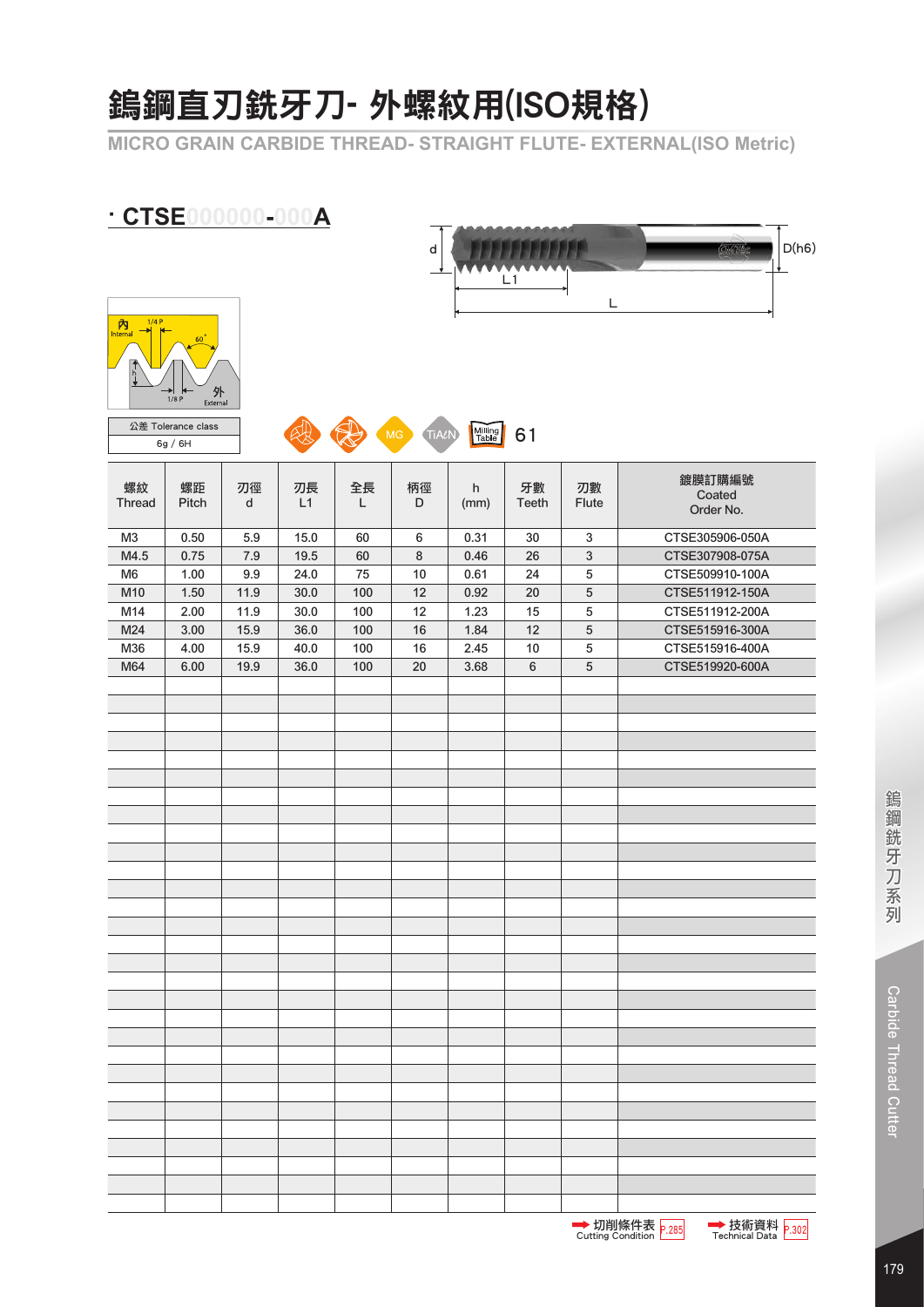# 鎢鋼直刃銑牙刀- 內螺紋用(ISO規格)

**MICRO GRAINCARBIDE THREAD- STRAIGHT FLUTE- INTERNAL(ISO Metric)**

### **· CTSI000000-000A**





公差 Tolerance class and the Milling of the City of TIAZN Trable 61 6g / 6H

| 螺紋<br>Thread   | 螺距<br>Pitch | 刃徑<br>d | 刃長<br>L1 | 全長<br>L | 柄徑<br>D | h<br>(mm) | 牙數<br>Teeth      | 刃數<br>Flute    | 鍍膜訂購編號<br>Coated<br>Order No. |
|----------------|-------------|---------|----------|---------|---------|-----------|------------------|----------------|-------------------------------|
| M4.5           | 0.75        | 3.0     | 6.7      | 50      | 4       | 0.43      | 9                | $\mathbf{3}$   | CTSI303004-075A               |
| M <sub>8</sub> | 0.75        | 5.9     | 15.0     | 60      | 6       | 0.43      | 20               | $\mathbf{3}$   | CTSI305906-075A               |
| M <sub>5</sub> | 0.80        | 3.6     | 8.0      | 50      | 4       | 0.46      | 10               | $\sqrt{3}$     | CTSI303604-080A               |
| M <sub>6</sub> | 1.00        | 4.0     | 9.0      | 60      | 6       | 0.58      | $\boldsymbol{9}$ | $\mathbf{3}$   | CTSI304006-100A               |
| M12            | 1.00        | 7.9     | 20.0     | 60      | 8       | 0.58      | 20               | 3              | CTSI307908-100A               |
| M8             | 1.25        | 5.0     | 12.5     | 60      | 6       | 0.72      | 10               | 3              | CTSI305006-125A               |
| M10            | 1.50        | 5.9     | 15.0     | 60      | $\,6\,$ | 0.87      | 10               | $\sqrt{3}$     | CTSI305906-150A               |
| M14            | 1.50        | 9.9     | 24.0     | 75      | 10      | 0.87      | 16               | $\overline{5}$ | CTSI509910-150A               |
| M18            | 1.50        | 11.9    | 30.0     | 100     | 12      | 0.87      | 20               | 5              | CTSI511912-150A               |
| M12            | 1.75        | 7.9     | 19.2     | 60      | $\,8\,$ | 1.01      | 11               | $\sqrt{3}$     | CTSI307908-175A               |
| M16            | 2.00        | 9.9     | 24.0     | 75      | 10      | 1.15      | 12               | 5              | CTSI509910-200A               |
| M18            | 2.00        | 11.9    | 30.0     | 100     | 12      | 1.15      | 15               | $5\,$          | CTSI511912-200A               |
| M20            | 2.50        | 11.9    | 30.0     | 100     | 12      | 1.44      | 12               | 5              | CTSI511912-250A               |
| M24            | 3.00        | 15.9    | 36.0     | 100     | 16      | 1.73      | 12               | $\overline{5}$ | CTSI515916-300A               |
| M30            | 3.50        | 15.9    | 38.5     | 100     | 16      | 2.02      | 11               | 5              | CTSI515916-350A               |
| M36            | 4.00        | 15.9    | 40.0     | 100     | 16      | 2.31      | 10               | $\sqrt{5}$     | CTSI515916-400A               |
| M48            | 5.00        | 19.9    | 40.0     | 100     | 20      | 2.89      | 8                | 5              | CTSI519920-500A               |
| M64            | 6.00        | 19.9    | 36.0     | 100     | 20      | 3.46      | 6                | $\overline{5}$ | CTSI519920-600A               |
|                |             |         |          |         |         |           |                  |                |                               |
|                |             |         |          |         |         |           |                  |                |                               |
|                |             |         |          |         |         |           |                  |                |                               |
|                |             |         |          |         |         |           |                  |                |                               |
|                |             |         |          |         |         |           |                  |                |                               |
|                |             |         |          |         |         |           |                  |                |                               |
|                |             |         |          |         |         |           |                  |                |                               |
|                |             |         |          |         |         |           |                  |                |                               |
|                |             |         |          |         |         |           |                  |                |                               |
|                |             |         |          |         |         |           |                  |                |                               |
|                |             |         |          |         |         |           |                  |                |                               |
|                |             |         |          |         |         |           |                  |                |                               |
|                |             |         |          |         |         |           |                  |                |                               |
|                |             |         |          |         |         |           |                  |                |                               |
|                |             |         |          |         |         |           |                  |                |                               |
|                |             |         |          |         |         |           |                  |                |                               |
|                |             |         |          |         |         |           |                  |                |                               |
|                |             |         |          |         |         |           |                  |                |                               |
|                |             |         |          |         |         |           |                  |                |                               |



▒鋼鈸牙刀系列 Carbide Thread Cutter

**Carbide Thread Cutter** 

鎢鋼銑牙刀系列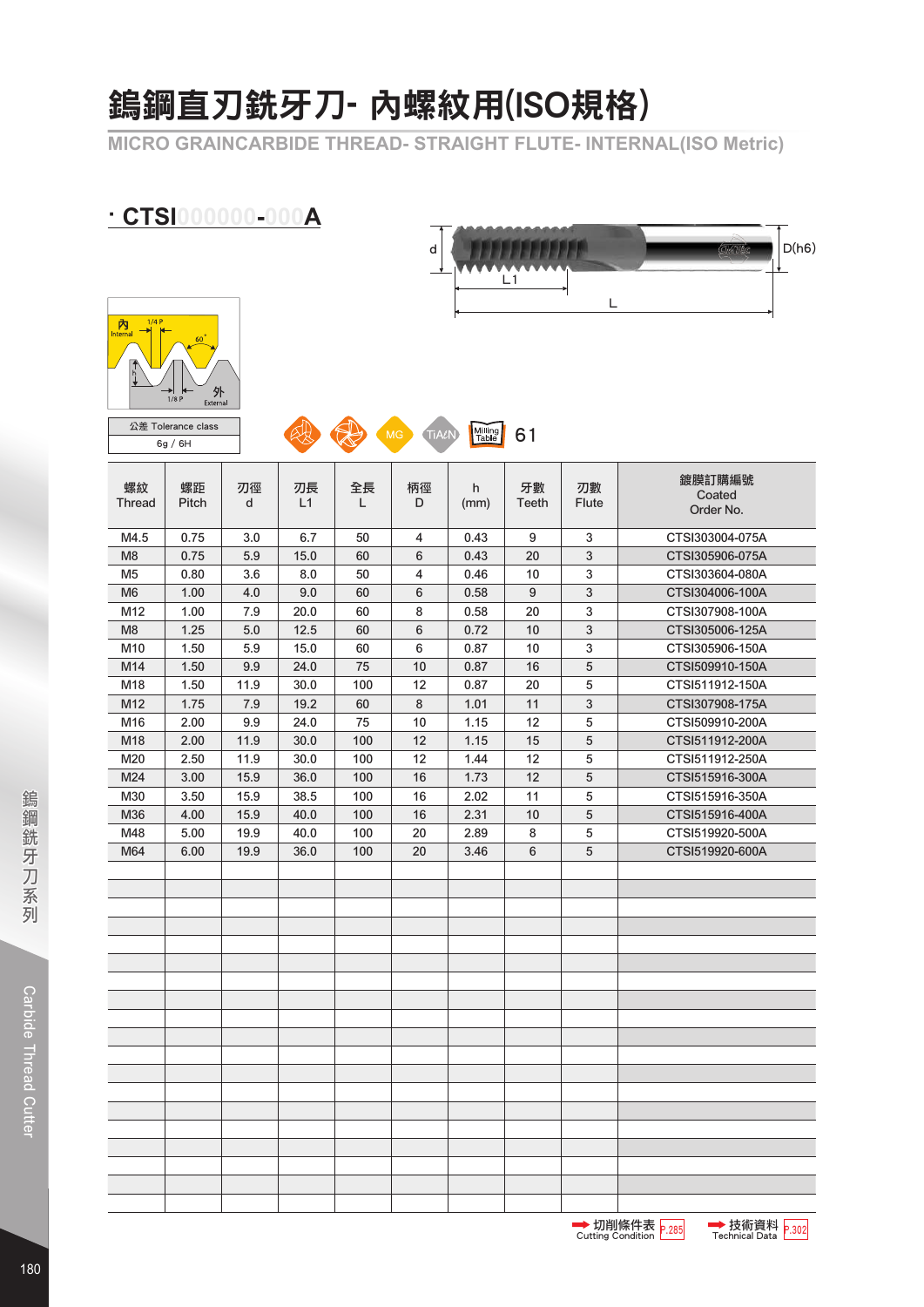### 鎢鋼直刃銑牙刀- 外螺紋用(UN美製規格)

**MICRO GRAIN CARBIDE THREAD- STRAIGHT FLUTE- EXTERNAL(American UN)**

### **· CTSEU000000-000A**





公差 Tolerance class and the Contract of TiACN Trable 61 2A / 2B

| 螺紋<br><b>Thread</b> | 牙⁄吋<br>Tpi     | 刃徑<br>d | 刃長<br>L1 | 全長<br>L | 柄徑<br>D | h<br>(mm) | 牙數<br>Teeth | 刃數<br>Flute    | 鍍膜訂購編號<br>Coated<br>Order No. |
|---------------------|----------------|---------|----------|---------|---------|-----------|-------------|----------------|-------------------------------|
| No.6                | 32             | 5.9     | 14.3     | 60      | 6       | 0.49      | 18          | $\sqrt{3}$     | CTSEU305906-320A              |
| No.12               | 28             | $7.9$   | 19.9     | 60      | $\bf 8$ | 0.56      | 22          | $\mathbf{3}$   | CTSEU307908-280A              |
| 1/4"                | 20             | 9.9     | 22.9     | 75      | $10$    | 0.78      | 18          | $\sqrt{5}$     | CTSEU509910-200A              |
| 5/16"               | 18             | 9.9     | 24.0     | 75      | $10$    | 0.87      | $17$        | $\overline{5}$ | CTSEU509910-180A              |
| 3/8"                | 16             | 11.9    | 28.6     | 100     | 12      | 0.97      | 18          | $\,$ 5 $\,$    | CTSEU511912-160A              |
| 9/16"               | 12             | 11.9    | 29.6     | 100     | 12      | 1.30      | 14          | 5              | CTSEU511912-120A              |
| 1"                  | $\bf 8$        | 15.9    | 38.1     | 100     | 16      | 1.95      | 12          | $\sqrt{5}$     | CTSEU515916-080A              |
| 13/8"               | $6\phantom{a}$ | 19.9    | 38.1     | 100     | 20      | 2.60      | $9\,$       | $\sqrt{5}$     | CTSEU519920-060A              |
|                     |                |         |          |         |         |           |             |                |                               |
|                     |                |         |          |         |         |           |             |                |                               |
|                     |                |         |          |         |         |           |             |                |                               |
|                     |                |         |          |         |         |           |             |                |                               |
|                     |                |         |          |         |         |           |             |                |                               |
|                     |                |         |          |         |         |           |             |                |                               |
|                     |                |         |          |         |         |           |             |                |                               |
|                     |                |         |          |         |         |           |             |                |                               |
|                     |                |         |          |         |         |           |             |                |                               |
|                     |                |         |          |         |         |           |             |                |                               |
|                     |                |         |          |         |         |           |             |                |                               |
|                     |                |         |          |         |         |           |             |                |                               |
|                     |                |         |          |         |         |           |             |                |                               |
|                     |                |         |          |         |         |           |             |                |                               |
|                     |                |         |          |         |         |           |             |                |                               |
|                     |                |         |          |         |         |           |             |                |                               |
|                     |                |         |          |         |         |           |             |                |                               |
|                     |                |         |          |         |         |           |             |                |                               |
|                     |                |         |          |         |         |           |             |                |                               |
|                     |                |         |          |         |         |           |             |                |                               |
|                     |                |         |          |         |         |           |             |                |                               |
|                     |                |         |          |         |         |           |             |                |                               |
|                     |                |         |          |         |         |           |             |                |                               |
|                     |                |         |          |         |         |           |             |                |                               |
|                     |                |         |          |         |         |           |             |                |                               |
|                     |                |         |          |         |         |           |             |                |                               |
|                     |                |         |          |         |         |           |             |                |                               |
|                     |                |         |          |         |         |           |             |                |                               |
|                     |                |         |          |         |         |           |             |                |                               |

**→ 切削條件表 p.285 技術資料 p.302**<br>Cutting Condition Technical Data

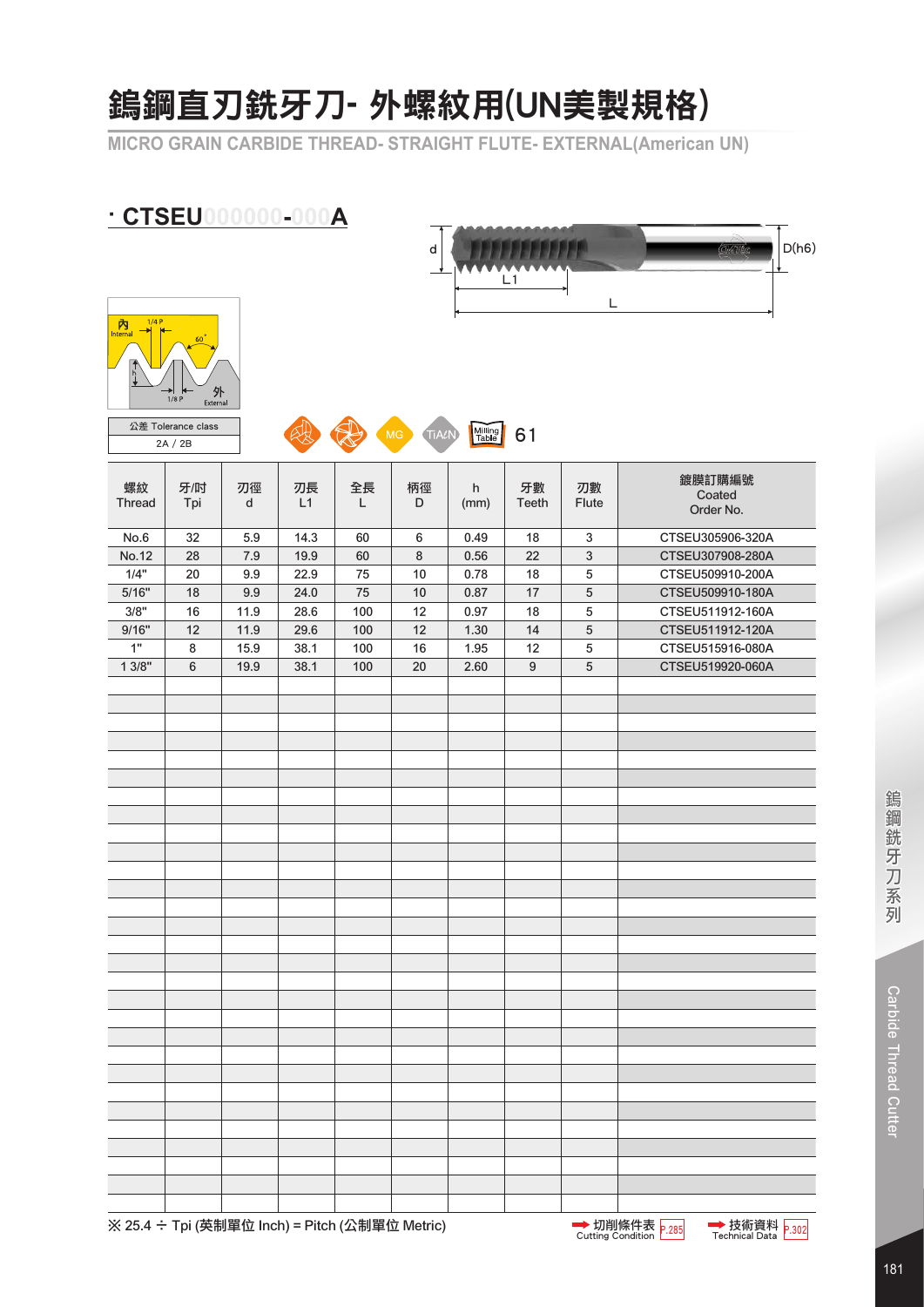# 鎢鋼直刃銑牙刀- 內螺紋用(UN美製規格)

**MICRO GRAIN CARBIDE THREAD- STRAIGHT FLUTE- INTERNAL(American UN)**

### **· CTSIU000000-000A**





2A / 2B

公差 Tolerance class and the Contract of TiACN Trable 61

| 螺紋<br><b>Thread</b> | 牙⁄吋<br>Tpi     | 刃徑<br>d | 刃長<br>L1 | 全長<br>L | 柄徑<br>D | h<br>(mm) | 牙數<br>Teeth    | 刃數<br>Flute    | 鍍膜訂購編號<br>Coated<br>Order No. |
|---------------------|----------------|---------|----------|---------|---------|-----------|----------------|----------------|-------------------------------|
| No.8                | 36             | 3.0     | 6.3      | 50      | 4       | 0.41      | 9              | 3              | CTSIU303004-360A              |
| No.8                | 32             | 3.0     | 6.3      | 50      | 4       | 0.46      | 8              | $\mathfrak{S}$ | CTSIU303004-320A              |
| 5/16"               | 32             | 5.9     | 14.3     | 60      | 6       | 0.46      | 18             | 3              | CTSIU305906-320A              |
| No.12               | 28             | 3.6     | 8.2      | 50      | 4       | 0.52      | 9              | 3              | CTSIU303604-280A              |
| 7/16"               | 28             | 7.9     | 19.9     | 60      | 8       | 0.52      | 22             | 3              | CTSIU307908-280A              |
| No.12               | 24             | 4.0     | 8.5      | 60      | 6       | 0.61      | 8              | 3              | CTSIU304006-240A              |
| 1/4"                | 20             | 4.0     | 10.2     | 60      | 6       | 0.73      | 8              | 3              | CTSIU304006-200A              |
| 9/16"               | 20             | 9.9     | 22.9     | 75      | 10      | 0.73      | 18             | 5              | CTSIU509910-200A              |
| 5/16"               | 18             | 5.0     | 12.7     | 60      | 6       | 0.81      | 9              | 3              | CTSIU305006-180A              |
| 9/16"               | 18             | 9.9     | 24.0     | 75      | 10      | 0.81      | 17             | 5              | CTSIU509910-180A              |
| 3/8"                | 16             | 5.9     | 14.3     | 60      | 6       | 0.92      | 9              | 3              | CTSIU305906-160A              |
| 3/4"                | 16             | 11.9    | 28.6     | 100     | 12      | 0.92      | 18             | 5              | CTSIU511912-160A              |
| 7/16"               | 14             | 7.9     | 18.1     | 60      | 8       | 1.05      | 10             | 3              | CTSIU307908-140A              |
| 1/2"                | 13             | 7.9     | 19.5     | 60      | 8       | 1.13      | 10             | 3              | CTSIU307908-130A              |
| 9/16"               | 12             | 9.9     | 23.3     | 75      | 10      | 1.22      | 11             | 5              | CTSIU509910-120A              |
| 1"                  | 12             | 11.9    | 29.6     | 100     | 12      | 1.22      | 14             | 5              | CTSIU511912-120A              |
| 5/8"                | 11             | 9.9     | 23.1     | 75      | 10      | 1.33      | 10             | 5              | CTSIU509910-110A              |
| 3/4"                | 10             | 11.9    | 27.9     | 100     | 12      | 1.47      | 11             | 5              | CTSIU511912-100A              |
| 7/8"                | 9              | 15.9    | 33.3     | 100     | 16      | 1.63      | 12             | 5              | CTSIU515916-090A              |
| 1"                  | 8              | 15.9    | 38.1     | 100     | 16      | 1.83      | 12             | 5              | CTSIU515916-080A              |
| 11/8"               | $\overline{7}$ | 15.9    | 36.3     | 100     | 16      | 2.09      | 10             | 5              | CTSIU515916-070A              |
| 13/8"               | 6              | 19.9    | 38.1     | 100     | 20      | 2.44      | 9              | 5              | CTSIU519920-060A              |
| 13/4"               | 5              | 19.9    | 40.6     | 100     | 20      | 2.93      | 8              | 5              | CTSIU519920-050A              |
| 2"                  | 4.5            | 19.9    | 39.5     | 100     | 20      | 3.26      | $\overline{7}$ | 5              | CTSIU519920-045A              |
|                     |                |         |          |         |         |           |                |                |                               |
|                     |                |         |          |         |         |           |                |                |                               |
|                     |                |         |          |         |         |           |                |                |                               |
|                     |                |         |          |         |         |           |                |                |                               |
|                     |                |         |          |         |         |           |                |                |                               |
|                     |                |         |          |         |         |           |                |                |                               |
|                     |                |         |          |         |         |           |                |                |                               |
|                     |                |         |          |         |         |           |                |                |                               |
|                     |                |         |          |         |         |           |                |                |                               |
|                     |                |         |          |         |         |           |                |                |                               |
|                     |                |         |          |         |         |           |                |                |                               |
|                     |                |         |          |         |         |           |                |                |                               |
|                     |                |         |          |         |         |           |                |                |                               |

※ 25.4 ÷ Tpi (英制單位 Inch) = Pitch (公制單位 Metric)

**→ 切削條件表 p.285 技術資料 p.302**<br>Cutting Condition Technical Data

→技術資料 P.302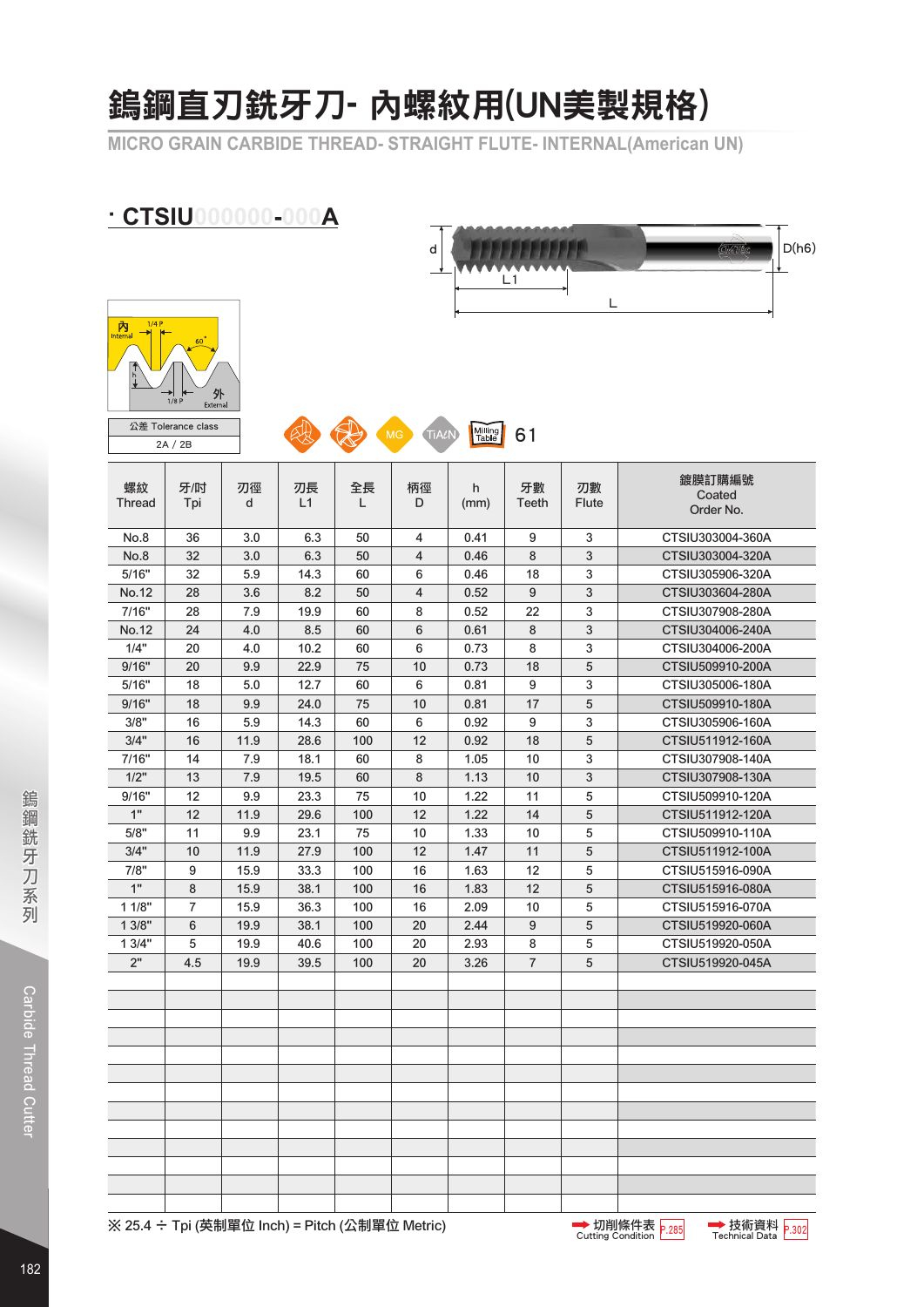# 鎢鋼螺旋銑牙刀- 內螺紋用(ISO規格)

**ULTRA CARBIDE THREAD- HELIX FLUTE- INTERNAL(ISO Metric)**

#### **· MTHIA000000-000A**









螺紋加工深度可到2D/ 2D(L2 ≤ 2 x Thread Diameter)

| 螺紋<br>Thread<br>M 粗牙 | 螺紋<br>Thread<br>Mx1 細牙 | 螺距<br>Pitch | 刃徑<br>d | 有效長<br>L2 | 全長<br>L | 柄徑<br>D | 牙數<br>Teeth | 刃數<br>Flute | 下孔徑<br>Drill<br>hole<br>dia. | 鍍膜訂購編號<br>Coated<br>Order No. |
|----------------------|------------------------|-------------|---------|-----------|---------|---------|-------------|-------------|------------------------------|-------------------------------|
| M <sub>1.6</sub>     |                        | 0.35        | 1.20    | 3.4       | 50      | 3       | 3           | 3           | 1.25                         | MTHIA301203-035A              |
| M2.0                 |                        | 0.40        | 1.55    | 4.2       | 60      | 6       | 3           | 3           | 1.60                         | MTHIA301506-040A              |
| M2.2                 |                        | 0.45        | 1.65    | 4.6       | 60      | 6       | 3           | 3           | 1.75                         | MTHIA301606-045A              |
| M2.5                 |                        | 0.45        | 1.95    | 5.2       | 60      | 6       | 3           | 3           | 2.05                         | MTHIA301906-045A              |
| M3.0                 | M3.5~M16               | 0.50        | 2.40    | 6.2       | 60      | 6       | 3           | 3           | 2.50                         | MTHIA302406-050A              |
| M3.5                 |                        | 0.60        | 2.75    | 7.3       | 60      | 6       | 3           | 3           | 2.90                         | MTHIA302706-060A              |
| M4.0                 |                        | 0.70        | 3.15    | 8.3       | 60      | 6       | 3           | 3           | 3.30                         | MTHIA303106-070A              |
| M5.0                 |                        | 0.80        | 4.05    | 10.4      | 60      | 6       | 3           | 3           | 4.20                         | MTHIA304006-080A              |
| M6.0                 | M8.0~M40               | 1.00        | 4.80    | 12.5      | 60      | 6       | 3           | 3           | 5.00                         | MTHIA304806-100A              |
| M8.0                 |                        | 1.25        | 6.50    | 16.6      | 60      | 8       | 3           | 3           | 6.80                         | MTHIA306508-125A              |
| M <sub>10</sub>      | M12~M48                | 1.50        | 8.20    | 20.8      | 75      | 10      | 3           | 3           | 8.50                         | MTHIA308210-150A              |
| M12                  |                        | 1.75        | 9.90    | 25.0      | 75      | 10      | 3           | 3           | 10.30                        | MTHIA309910-175A              |
| M16                  |                        | 2.00        | 11.90   | 33.0      | 100     | 12      | 3           | 3           | 14.00                        | MTHIA311912-200A              |
| M20                  |                        | 2.50        | 15.90   | 41.3      | 100     | 16      | 3           | 3           | 17.50                        | MTHIA315916-250A              |

#### 螺紋加工深度可到3D/ 3D(L2 ≤ 3 x Thread Diameter)

| 螺紋<br>Thread<br>M 粗牙 | 螺紋<br>Thread<br>Mx1 細牙 | 螺距<br>Pitch | 刃徑<br>d | 有效長<br>L <sub>2</sub> | 全長 | 柄徑<br>D | 牙數<br>Teeth | 刃數<br>Flute | 下孔徑<br>Drill<br>hole<br>dia. | 鍍膜訂購編號<br>Coated<br>Order No. |
|----------------------|------------------------|-------------|---------|-----------------------|----|---------|-------------|-------------|------------------------------|-------------------------------|
| M1.6                 |                        | 0.35        | 1.20    | 5.0                   | 50 | 3       | 3           | 3           | 1.25                         | MTHIA301203050-035A           |
| M2.0                 |                        | 0.40        | 1.55    | 6.2                   | 60 | 6       | 3           | 3           | 1.60                         | MTHIA301506062-040A           |
| M2.5                 |                        | 0.45        | 1.95    | 7.7                   | 60 | 6       | 3           | 3           | 2.05                         | MTHIA301906077-045A           |
| M3.0                 | $M3.5 \sim M16$        | 0.50        | 2.40    | 9.2                   | 60 | 6       | 3           | 3           | 2.50                         | MTHIA302406092-050A           |
| M4.0                 |                        | 0.70        | 3.15    | 12.3                  | 60 | 6       | 3           | 3           | 3.30                         | MTHIA303106123-070A           |
| M5.0                 |                        | 0.80        | 4.05    | 15.4                  | 60 | 6       | 3           | 3           | 4.20                         | MTHIA304006154-080A           |
| M6.0                 | M8.0~M40               | 1.00        | 4.80    | 18.5                  | 60 | 6       | 3           | 3           | 5.00                         | MTHIA304806185-100A           |
| M8.0                 |                        | 1.25        | 6.50    | 24.6                  | 60 | 8       | 3           | 3           | 6.80                         | MTHIA306508246-125A           |





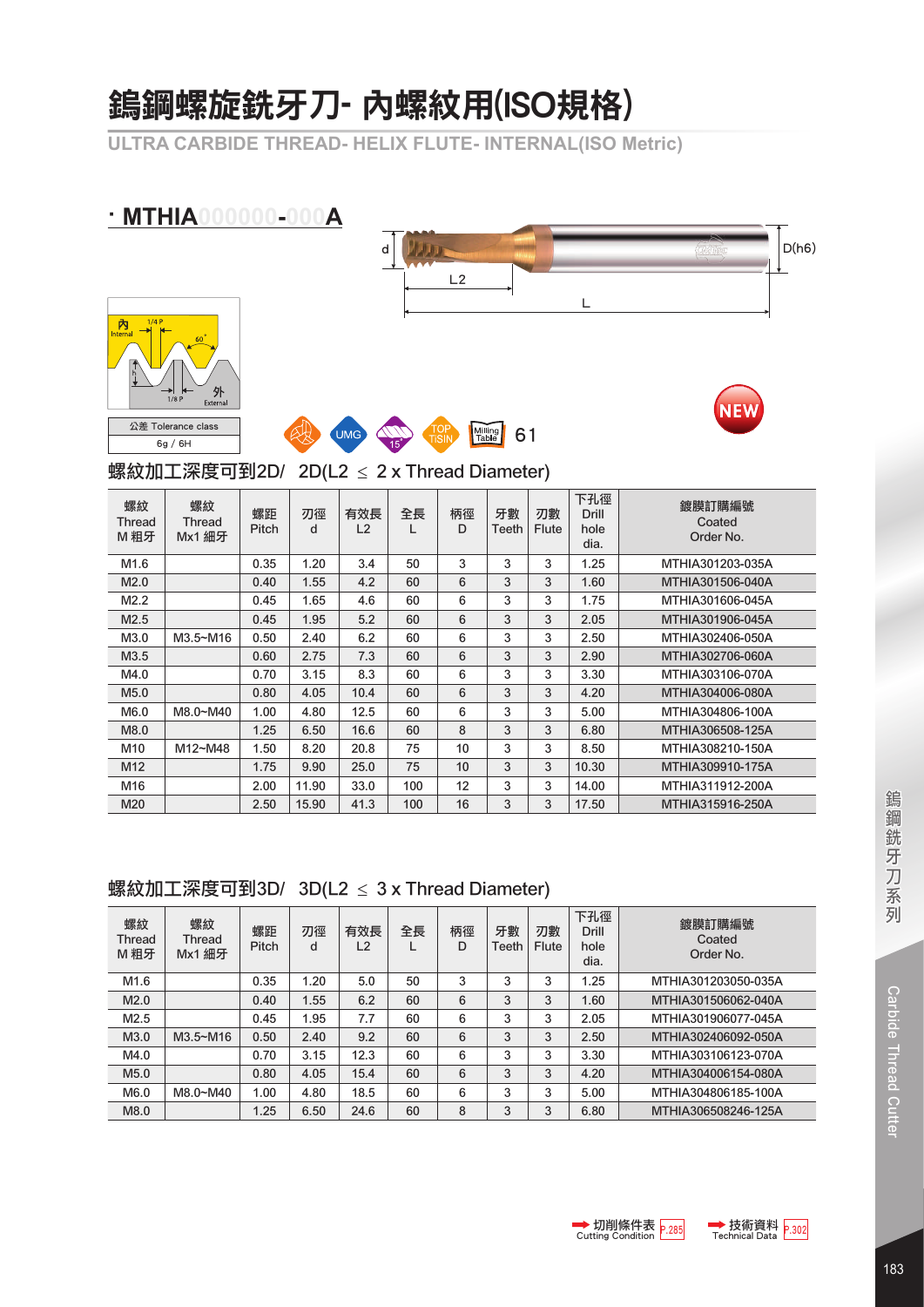### 鎢鋼螺旋銑牙刀- 內螺紋用(ISO規格)

**MICRO GRAIN CARBIDE THREAD- HELIX FLUTE- INTERNAL(ISO Metric)**

### **· CTHI000000-000A**





公差 Tolerance class COVE CONTROL TIACH CONTROL CONTROL CONTROL CONTROL CONTROL CONTROL CONTROL CONTROL CONTROL CONTROL CONTROL CONTROL CONTROL CONTROL CONTROL CONTROL CONTROL CONTROL CONTROL CONTROL CONTROL CONTROL CONTROL 6g / 6H

| 螺紋<br><b>Thread</b> |                 | 螺距<br>Pitch | 刃徑<br>d | 刃長<br>L1 | 全長<br>L | 柄徑<br>D        | h<br>(mm) | 牙數<br>Teeth | 刃數<br><b>Flute</b>      | 鍍膜訂購編號<br>Coated |
|---------------------|-----------------|-------------|---------|----------|---------|----------------|-----------|-------------|-------------------------|------------------|
| M粗牙                 | Mx1細牙           |             |         |          |         |                |           |             |                         | Order No.        |
| M <sub>3</sub>      | M3.5~M16        | 0.50        | 2.2     | 6.00     | 50      | 4              | 0.29      | 12          | 3                       | CTHI302204-050A  |
|                     | M4              | 0.50        | 3.0     | 8.00     | 50      | $\overline{4}$ | 0.29      | 16          | 3                       | CTHI303004-050A  |
|                     | M <sub>5</sub>  | 0.50        | 3.9     | 10.00    | 50      | $\overline{4}$ | 0.29      | 20          | 3                       | CTHI303904-050A  |
| M4                  |                 | 0.70        | 2.8     | 8.40     | 50      | $\overline{4}$ | 0.40      | 12          | 3                       | CTHI302804-070A  |
|                     | M6              | 0.75        | 3.9     | 12.00    | 50      | $\overline{4}$ | 0.43      | 16          | 3                       | CTHI303904-075A  |
| M <sub>5</sub>      |                 | 0.80        | 3.5     | 10.40    | 50      | $\overline{4}$ | 0.46      | 13          | 3                       | CTHI303504-080A  |
| M <sub>6</sub>      | M8~M40          | 1.00        | 3.9     | 12.00    | 50      | 4              | 0.58      | 12          | 3                       | CTHI303904-100A  |
|                     | M <sub>8</sub>  | 1.00        | 5.9     | 16.00    | 60      | 6              | 0.58      | 16          | $\mathbf{3}$            | CTHI305906-100A  |
|                     | M <sub>10</sub> | 1.00        | 7.9     | 20.00    | 60      | 8              | 0.58      | 20          | 3                       | CTHI307908-100A  |
|                     | M12             | 1.00        | 9.9     | 24.00    | 75      | 10             | 0.58      | 24          | $\overline{4}$          | CTHI409910-100A  |
| M <sub>8</sub>      |                 | 1.25        | 5.8     | 16.25    | 60      | 6              | 0.72      | 13          | 3                       | CTHI305806-125A  |
|                     | M <sub>10</sub> | 1.25        | 7.7     | 20.00    | 60      | 8              | 0.72      | 16          | 3                       | CTHI307708-125A  |
| M <sub>10</sub>     | M12~M48         | 1.50        | 7.7     | 21.00    | 60      | 8              | 0.87      | 14          | 3                       | CTHI307708-150A  |
|                     | M12             | 1.50        | 9.4     | 24.00    | 75      | 10             | 0.87      | 16          | $\overline{\mathbf{4}}$ | CTHI409410-150A  |
|                     | M14             | 1.50        | 11.2    | 28.50    | 100     | 12             | 0.87      | 19          | 4                       | CTHI411212-150A  |
|                     | M16             | 1.50        | 11.9    | 33.00    | 100     | 12             | 0.87      | 22          | 4                       | CTHI411912-150A  |
| M12                 |                 | 1.75        | 8.7     | 24.50    | 75      | 10             | 1.01      | 14          | 4                       | CTHI408710-175A  |
| M14                 | M17~M80         | 2.00        | 9.9     | 28.00    | 75      | 10             | 1.15      | 14          | 4                       | CTHI409910-200A  |
| M16                 | M17~M80         | 2.00        | 11.9    | 32.00    | 100     | 12             | 1.15      | 16          | 4                       | CTHI411912-200A  |
| M18~M22             |                 | 2.50        | 13.9    | 40.00    | 100     | 16             | 1.44      | 16          | 5                       | CTHI513916-250A  |
| M24                 |                 | 3.00        | 15.9    | 42.00    | 100     | 16             | 1.73      | 14          | 4                       | CTHI415916-300A  |
|                     |                 |             |         |          |         |                |           |             |                         |                  |
|                     |                 |             |         |          |         |                |           |             |                         |                  |
|                     |                 |             |         |          |         |                |           |             |                         |                  |
|                     |                 |             |         |          |         |                |           |             |                         |                  |
|                     |                 |             |         |          |         |                |           |             |                         |                  |
|                     |                 |             |         |          |         |                |           |             |                         |                  |
|                     |                 |             |         |          |         |                |           |             |                         |                  |
|                     |                 |             |         |          |         |                |           |             |                         |                  |
|                     |                 |             |         |          |         |                |           |             |                         |                  |
|                     |                 |             |         |          |         |                |           |             |                         |                  |
|                     |                 |             |         |          |         |                |           |             |                         |                  |
|                     |                 |             |         |          |         |                |           |             |                         |                  |
|                     |                 |             |         |          |         |                |           |             |                         |                  |
|                     |                 |             |         |          |         |                |           |             |                         |                  |
|                     |                 |             |         |          |         |                |           |             |                         |                  |
|                     |                 |             |         |          |         |                |           |             |                         |                  |

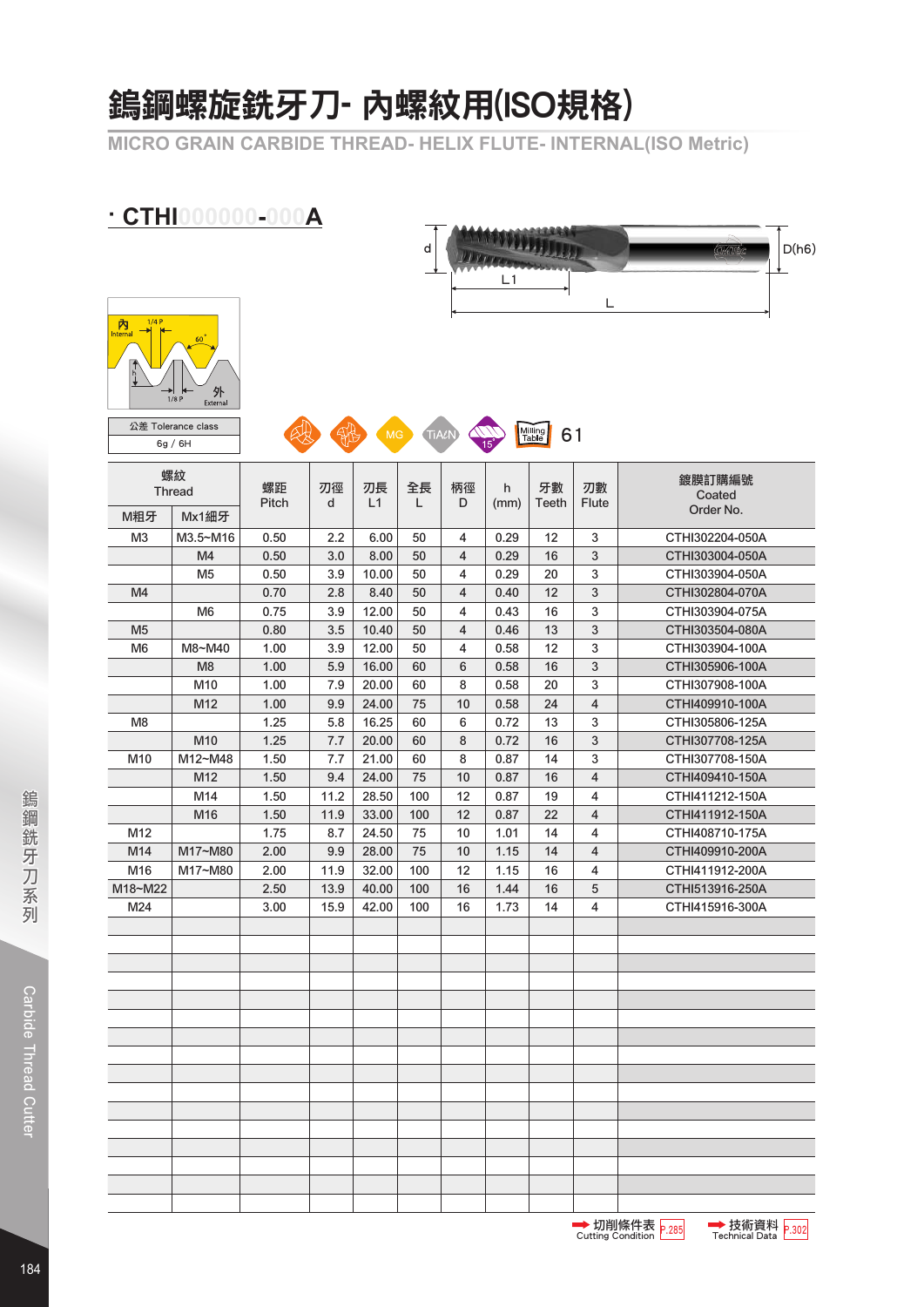### 鎢鋼螺旋銑牙刀-內螺紋用(UN美製規格)

**MICRO GRAIN CARBIDE THREAD- HELIX FLUTE- INTERNAL(UN Metric)**

| <b>CTHIU000000-000A</b> |                                                                                                                      |                    |     |      |                 |     |    |      |              |              |                     |  |  |  |  |
|-------------------------|----------------------------------------------------------------------------------------------------------------------|--------------------|-----|------|-----------------|-----|----|------|--------------|--------------|---------------------|--|--|--|--|
|                         |                                                                                                                      |                    |     |      | D(h6)<br>CMTTEC |     |    |      |              |              |                     |  |  |  |  |
|                         |                                                                                                                      |                    |     |      |                 |     |    |      |              |              |                     |  |  |  |  |
|                         |                                                                                                                      |                    |     |      |                 |     |    | L1   |              |              |                     |  |  |  |  |
|                         |                                                                                                                      |                    |     |      |                 |     |    |      |              | L            |                     |  |  |  |  |
| 內<br><b>Internal</b>    | 1/4P<br>60<br>外<br>1/8P<br>External<br>公差 Tolerance class<br>Milling<br>Table<br>61<br>TiALI<br><b>MG</b><br>2A / 2B |                    |     |      |                 |     |    |      |              |              |                     |  |  |  |  |
|                         |                                                                                                                      |                    |     |      |                 |     |    |      |              |              |                     |  |  |  |  |
|                         | 螺紋 Thread                                                                                                            |                    | 牙/时 | 刃徑   | 刃長              | 全長  | 柄徑 | h    | 牙數           | 刃數           | 鍍膜訂購編號              |  |  |  |  |
| <b>UNC</b><br>粗牙        | <b>UNF</b><br>細牙                                                                                                     | <b>UNEF</b><br>超細牙 | Tpi | d    | L1              | L   | D  | (mm) | <b>Teeth</b> | <b>Flute</b> | Coated<br>Order No. |  |  |  |  |
|                         | No.8                                                                                                                 |                    | 36  | 3.0  | 8.5             | 50  | 4  | 0.41 | 12           | 3            | CTHIU303004-360A    |  |  |  |  |
|                         | No.10                                                                                                                | No.12-3/8"         | 32  | 3.3  | 11.1            | 50  | 4  | 0.46 | 14           | 3            | CTHIU303304-320A    |  |  |  |  |
|                         | No.12, 1/4"                                                                                                          | 7/16", 1/2"        | 28  | 3.8  | 11.8            | 50  | 4  | 0.52 | 13           | 3            | CTHIU303804-280A    |  |  |  |  |
|                         | 1/4"                                                                                                                 | $7/16"$ , $1/2"$   | 28  | 4.6  | 12.7            | 60  | 6  | 0.52 | 14           | 3            | CTHIU304606-280A    |  |  |  |  |
|                         |                                                                                                                      | 7/16", 1/2"        | 28  | 9.2  | 22.7            | 75  | 10 | 0.52 | 25           | 4            | CTHIU409210-280A    |  |  |  |  |
| No.10                   | $5/16"$ , $3/8"$                                                                                                     | 9/16"-11/16"       | 24  | 2.9  | 10.6            | 50  | 4  | 0.61 | 10           | 3            | CTHIU302904-240A    |  |  |  |  |
| No.12                   | $5/16"$ , $3/8"$                                                                                                     | 9/16"-11/16"       | 24  | 3.5  | 11.6            | 50  | 4  | 0.61 | 11           | 3            | CTHIU303504-240A    |  |  |  |  |
|                         | $5/16"$ , $3/8"$                                                                                                     | 9/16"-11/16"       | 24  | 5.7  | 15.9            | 60  | 6  | 0.61 | 15           | 3            | CTHIU305706-240A    |  |  |  |  |
|                         | 3/8"                                                                                                                 | 9/16"-11/16"       | 24  | 7.4  | 19.1            | 60  | 8  | 0.61 | 18           | 3            | CTHIU307408-240A    |  |  |  |  |
|                         |                                                                                                                      | 9/16"-11/16"       | 24  | 11.9 | 28.6            | 100 | 12 | 0.61 | 27           | 4            | CTHIU411912-240A    |  |  |  |  |
| 1/4"                    | 7/16", 1/2"                                                                                                          | $3/4" - 1"$        | 20  | 3.9  | 12.7            | 50  | 4  | 0.73 | 10           | 3            | CTHIU303904-200A    |  |  |  |  |
|                         | 7/16", 1/2"                                                                                                          | $3/4" - 1"$        | 20  | 8.5  | 22.9            | 75  | 10 | 0.73 | 18           | 4            | CTHIU408510-200A    |  |  |  |  |
|                         | 1/2"                                                                                                                 | $3/4" - 1"$        | 20  | 9.9  | 25.4            | 75  | 10 | 0.73 | 20           | 4            | CTHIU409910-200A    |  |  |  |  |
|                         |                                                                                                                      | $3/4" - 1"$        | 20  | 15.9 | 38.1            | 100 | 16 | 0.73 | 30           | 5            | CTHIU515916-200A    |  |  |  |  |
| 5/16"                   | 9/16", 5/8"                                                                                                          | 11/16"-1 11/16"    | 18  | 5.2  | 16.9            | 60  | 6  | 0.81 | 12           | 3            | CTHIU305206-180A    |  |  |  |  |
|                         | $9/16"$ , $5/8"$                                                                                                     | 11/16"-1 11/16"    | 18  | 11.3 | 29.6            | 100 | 12 | 0.81 | 21           | 4            | CTHIU411312-180A    |  |  |  |  |
|                         | 5/8"                                                                                                                 | 11/16"-1 11/16"    | 18  | 11.9 | 32.5            | 100 | 12 | 0.81 | 23           | 4            | CTHIU411912-180A    |  |  |  |  |
| 3/8"                    | 3/4"                                                                                                                 |                    | 16  | 6.7  | 19.1            | 60  | 8  | 0.92 | 12           | 3            | CTHIU306708-160A    |  |  |  |  |
|                         | 3/4"                                                                                                                 |                    | 16  | 15.9 | 38.1            | 100 | 16 | 0.92 | 24           | 4            | CTHIU415916-160A    |  |  |  |  |
| 7/16"                   | 7/8"                                                                                                                 |                    | 14  | 7.6  | 23.6            | 60  | 8  | 1.05 | 13           | 4            | CTHIU407608-140A    |  |  |  |  |
|                         | 7/8"                                                                                                                 |                    | 14  | 18.7 | 44.4            | 100 | 20 | 1.05 | 24           | 4            | CTHIU418720-140A    |  |  |  |  |
| 1/2"                    |                                                                                                                      |                    | 13  | 8.9  | 25.4            | 75  | 10 | 1.13 | 13           | 4            | CTHIU408910-130A    |  |  |  |  |
| 9/16"                   | $1" - 11/2"$                                                                                                         |                    | 12  | 10.3 | 29.6            | 100 | 12 | 1.22 | 14           | 4            | CTHIU410312-120A    |  |  |  |  |
|                         | $1" - 11/2"$                                                                                                         |                    | 12  | 19.9 | 50.8            | 100 | 20 | 1.22 | 24           | 5            | CTHIU519920-120A    |  |  |  |  |
| 5/8"                    |                                                                                                                      |                    | 11  | 11.0 | 32.3            | 100 | 12 | 1.33 | 14           | 4            | CTHIU411012-110A    |  |  |  |  |
| 3/4"                    |                                                                                                                      |                    | 10  | 13.5 | 38.1            | 100 | 16 | 1.47 | 15           | 5            | CTHIU513516-100A    |  |  |  |  |
| 7/8"                    |                                                                                                                      |                    | 9   | 15.2 | 45.2            | 100 | 16 | 1.63 | 16           | 4            | CTHIU415216-090A    |  |  |  |  |
| 1"                      |                                                                                                                      |                    | 8   | 17.0 | 50.8            | 100 | 20 | 1.83 | 16           | 4            | CTHIU417020-080A    |  |  |  |  |
|                         |                                                                                                                      |                    |     |      |                 |     |    |      |              |              |                     |  |  |  |  |
|                         |                                                                                                                      |                    |     |      |                 |     |    |      |              |              |                     |  |  |  |  |
|                         |                                                                                                                      |                    |     |      |                 |     |    |      |              |              |                     |  |  |  |  |
|                         |                                                                                                                      |                    |     |      |                 |     |    |      |              |              |                     |  |  |  |  |
|                         |                                                                                                                      |                    |     |      |                 |     |    |      |              |              |                     |  |  |  |  |
|                         |                                                                                                                      |                    |     |      |                 |     |    |      |              |              |                     |  |  |  |  |
|                         |                                                                                                                      |                    |     |      |                 |     |    |      |              |              |                     |  |  |  |  |
|                         |                                                                                                                      |                    |     |      |                 |     |    |      |              |              |                     |  |  |  |  |
|                         |                                                                                                                      |                    |     |      |                 |     |    |      |              |              |                     |  |  |  |  |

**→技術資料**<br>Technical Data **→ 切削條件表 p.285 技術資料 p.302**<br>Cutting Condition Technical Data

Carbide Thread Cutter